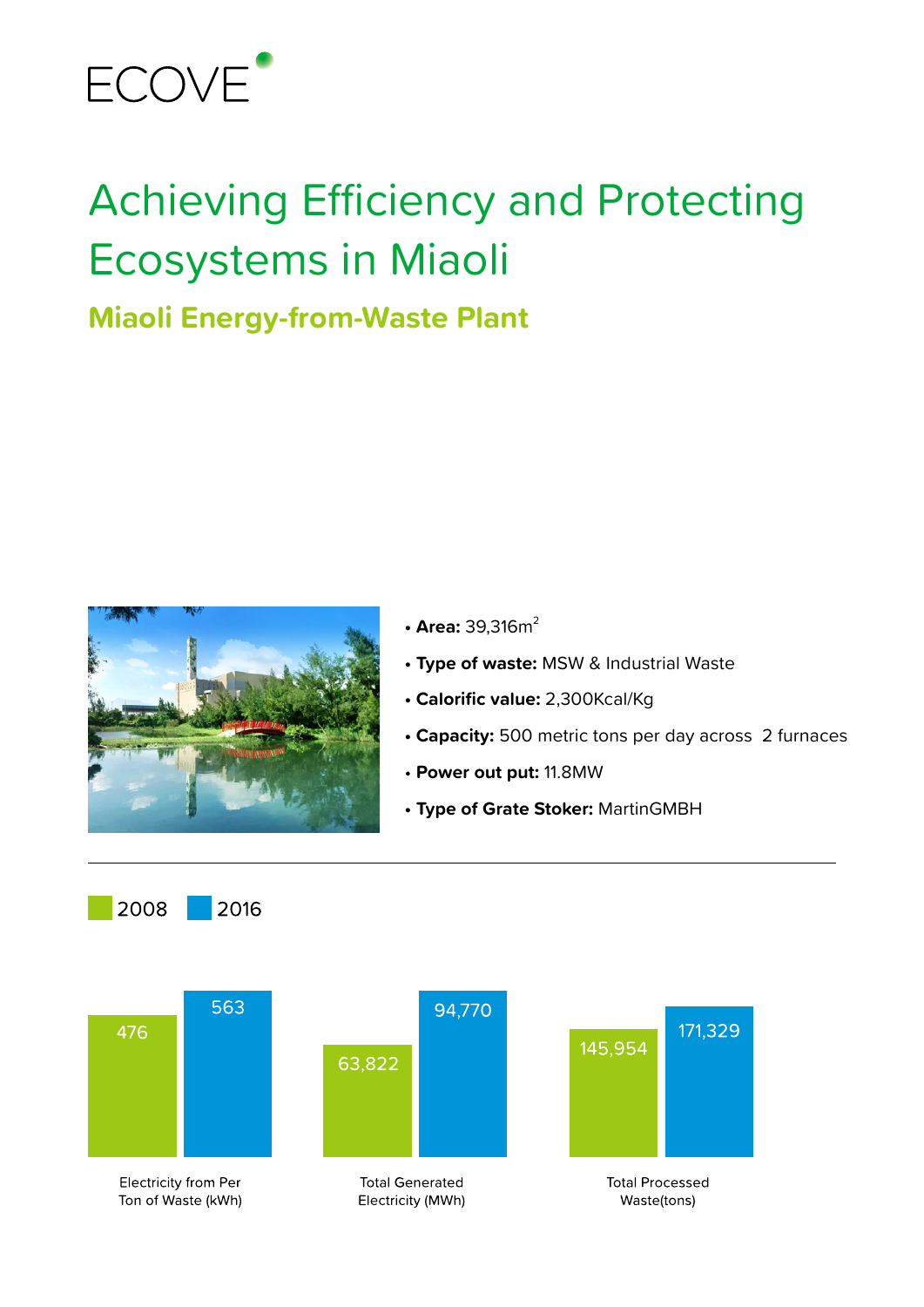## **Background**

Miaoli County is a largely agrarian economy of around 560,000 residents, representing 1,820 km2 of mountainous terrain running along the western coast of Taiwan. The rich culture and natural landscapes attract ten million tourists to Miaoli every year. As tourism and agriculture both depend on a clean environment, the local government and citizens place great importance on environmental protection. As the Miaoli Energy-from-Waste plant is surrounded by rich wetland and forest ecosystems, ECOVE actively cooperates with the local government and community to ensure neither the natural environment nor local communities are negatively affected by the county's energy-from-waste incineration operations. In addition to providing clean electricity to its citizens, the Miaoli EfW Plant has helped reduce the need for landfills — eight former landfills have been recovered and transformed into parks or recreation facilities, greatly improving the quality of life for Miaoli citizens.

*"The Miaoli EfW Plant avoids 39,085 tons of carbon dioxide equivalent emissions per year, an amount that would require 8.3 New York Central Parks to absorb."*

### **Overview**

The first and only incineration plant in Miaoli, the Miaoli EfW Plant, was a Public-Private-Partnership (PPP) completed in 2008 in order to solve the waste problem in Miaoli. We worked together with our parent company CTCI — integrating the latter's reliable construction and engineering services and Ecove's environmental technologies and experienced Operations and Management — to create an effective solution, without burdening the government with a costly initial investment. Shortly thereafter ECOVE created a specialized company, the ECOVE Energy Miaoli Company, to be responsible for fundraising, operations and maintenance at the Miaoli EfW Plant.

The site planned for the Miaoli EfW Plant had been being used as an open dumpsite for several years. In order to ensure no leftover waste would poison the soil or groundwater, we carefully removed all the garbage that had been dumped by previous generations before beginning construction of the EfW Plant. As the Miaoli EfW plant is the only EfW plant in Taiwan located near a coastal wetland, a very delicate and ecologically rich ecosystem, we spared no effort in modifying both construction and operations to preserve the integrity of this fragile ecosystem, even reducing the original size of our plant when we discovered it jeopardized the health of the surrounding environment. We understand the importance of environmental protection — we continue to conduct quarterly environmental tests to ensure the surrounding ecosystems continue to thrive, without losing sight of continuously advancing operational efficiency.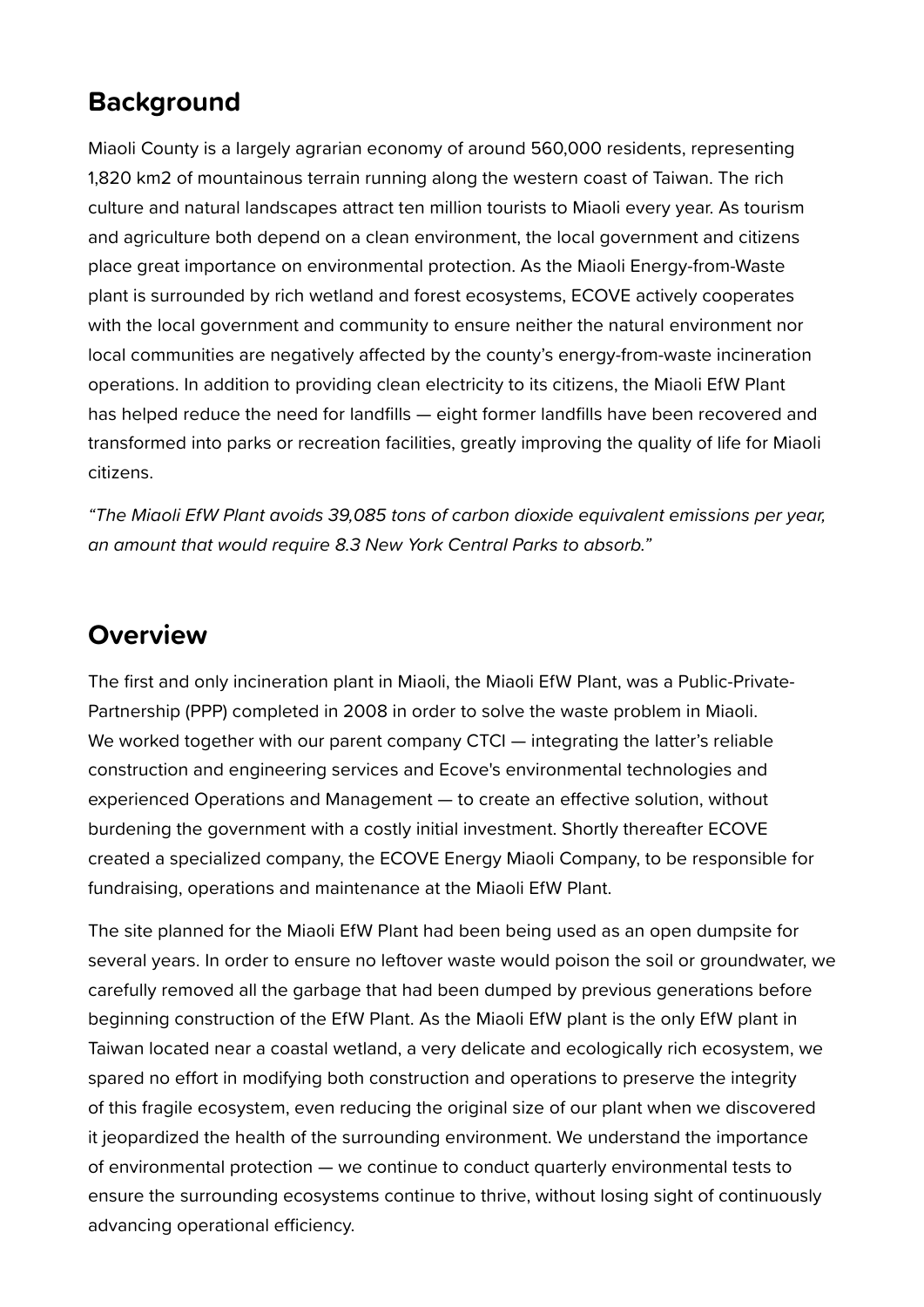## **Why ECOVE?**

#### **Taiwan's only successful Build-Operate-Transfer (BOT) EfW Plant**

Our strong track record for successfully operating incineration plants has steadily grown since we began our first EfW operation in 1995. ECOVE is a unique environmental company in that it has access to engineering, procurement and construction (EPC) capabilities through its parent company, CTCI. As such, ECOVE is the only environmental company in Taiwan to have successfully implemented a BOT EfW Plant, as we are able to handle every aspect of the project — from investment to construction to operation. Because we continuously work to advance efficiency, we are able to generate enough revenue from electricity production to keep waste processing fees low — providing the government with a necessary service for a fraction of the cost of traditional incinerators.

#### **Unbeatable efficiency**

#### **Proprietary technologies increase energy and reduce emissions**

For over twenty years, we have amassed extensive knowledge and skill to efficiently convert waste, a valuable resource, into usable electricity. In 2016, the Miaoli EfW Plant generated 15% more electricity per ton of waste than we did in 2008 — 476 kWh per ton of waste in 2008 versus 563 kWh in 2016. At the same time we have reduced the amount of bottom ash and fly ash generated between 2008 and 2016 by 5.5% and 4%, respectively.

ECOVE's technical know-how and years of experience help the Miaoli EfW Plant avoid expensive and potentially damaging boiler shutdowns. Over the past three years, the boiler has averaged at 95% availability. Not only does this outperform Taiwanese incinerators that hover around an average of 85% boiler availability, but it's on par with European environmental leaders, such as Germany with 95.8% and the Netherlands with 94.8%, according to the most recent statistics published in 2012.

Without losing focus on improving efficiency, we also ensure all our facilities are in accordance with the proper environmental health and safety standards, consistently improving the quality of air and water emissions — as our Miaoli facility is located near a wetland, our emphasis on environmental protection is especially important. For example, our exclusive Automatic Combustion Control (ACC) system continuously refuels the incinerator with refuse and automatically adjusts oxygen levels. This ensures a steady burn, cutting carbon monoxide and flue gas emissions by 51.9% and 6.2% respectively, increasing the stability of steam output by 21.4% and reducing labor hours by over 96%.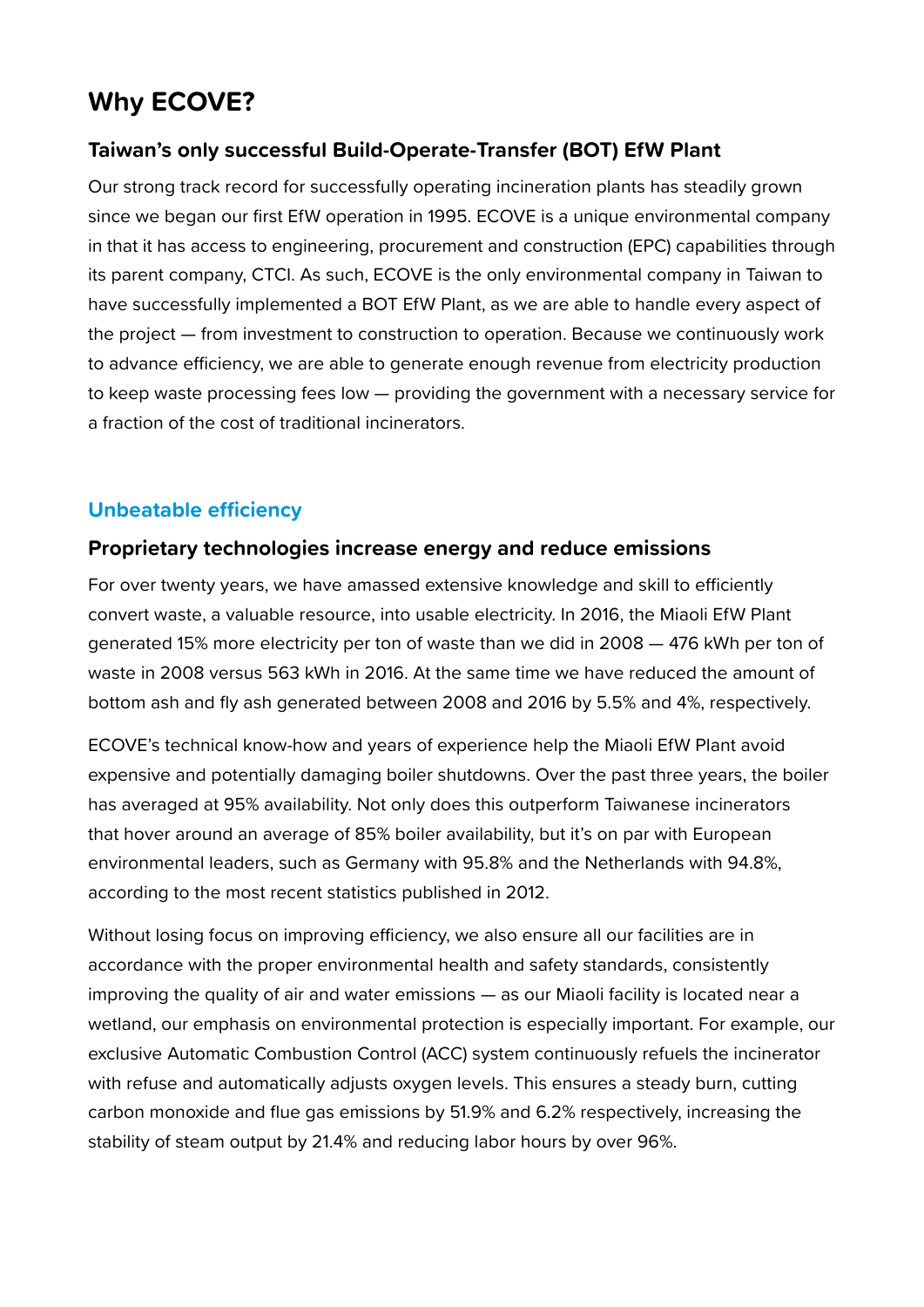#### **Data-driven Operations**

#### **Big data drives efficiency**

Our advanced Operation Results System (ORS) automatically processes, identifies and analyzes anomalies in the data more precisely and less labor-intensively than the traditional method. The intelligent design can then use all the collected data to analyze long-term trends, reducing labor hours by 80%, and allowing ECOVE specialists more time to find blind spots in the data and further increase efficiency.

The Maintenance Management Information System (MMIS) was developed to uncover the underlying problems behind equipment failure. The MMIS compiles past equipment failure and maintenance records to create a cause analysis that allows supervisors to determine the root of the problem. Thereafter, improvements or upgrades can be made accordingly, and future incidents of failure can be reduced.

To use the data more efficiently, we integrated ORS, MMIS, and the Electrical Power Monitoring System (EPMS), our other proprietary system, to create the IOI (Important Operations Information) app. This software constantly collects and analyzes 69 million data records per day across all operations, allowing associated personnel to stabilize operations, either by preemptively addressing equipment failure or by making upgrades and improvements to the plant.

#### **Contribution and Collaboration**

#### **Working together to create win-win solutions**

In 2015, the local government implemented the cross-regional waste cooperation disposal policy; as a result, the Miaoli EfW Plant has expanded waste management services to neighboring cities. The Miaoli EfW has seamlessly welcomed the increase in waste — 35% of waste processed in the Miaoli EfW Plant now comes from surrounding cities — and has contributed an additional \$100 million NTD to the local government annually.

In 2014, ECOVE cooperated with the Miaoli Environmental Protection Bureau to develop the Miaoli EfW facility into a certified environmental education facility. ECOVE has held many environmental educational workshops, including a workshop educating the local government and community on the importance of wetland ecosystems. This helps the local community better understand the importance of the environment and how to help protect it.

We cooperate with residents and the local government to keep them informed about their local environment by carefully monitoring air and water quality and ecological health of the surrounding wetlands. We compile this information into reports that demonstrate the EfW